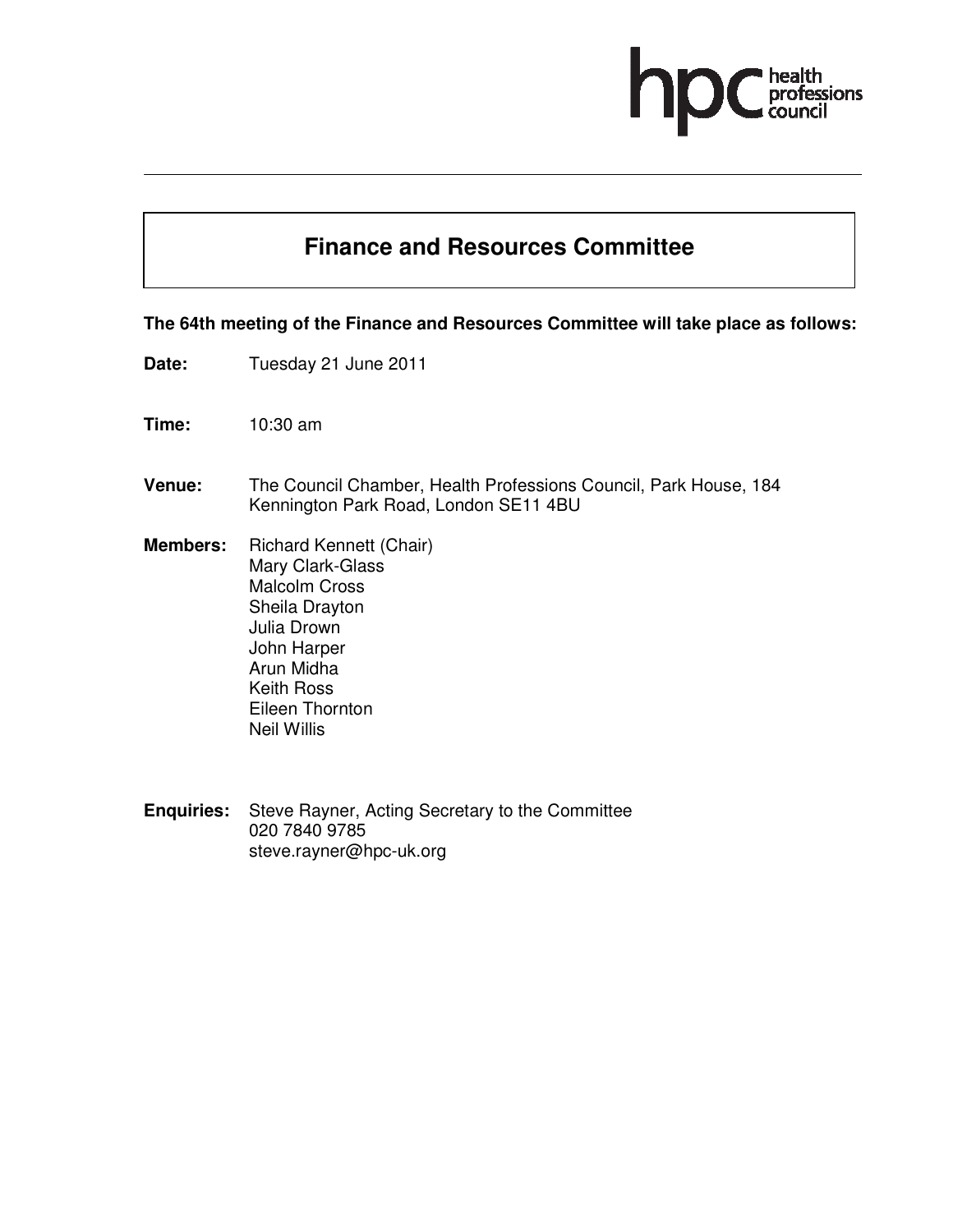|    | Part 1 - Public Agenda                                                                                                         |                           |  |  |  |
|----|--------------------------------------------------------------------------------------------------------------------------------|---------------------------|--|--|--|
| 1  | <b>Apologies for absence</b>                                                                                                   | verbal                    |  |  |  |
| 2  | <b>Approval of agenda</b>                                                                                                      | verbal                    |  |  |  |
| 3  | <b>Declaration of members' interests</b>                                                                                       | verbal                    |  |  |  |
| 4  | Minutes of the Finance and Resources Committee meeting of<br>17 March 2011<br>Steve Rayner - Acting Secretary to the Committee | enclosure 1<br>FRC 41/11  |  |  |  |
| 5  | <b>Matters arising</b><br>Steve Rayner - Acting Secretary to the Committee                                                     | enclosure 2<br>FRC 42/11  |  |  |  |
| 6  | <b>Finance report</b><br>Gary Butler - Director of Finance                                                                     | enclosure 3<br>FRC 43/11  |  |  |  |
| 7  | <b>Human Resources report</b><br>Teresa Haskins - Director of Human Resources                                                  | enclosure 4<br>FRC 44/11  |  |  |  |
| 8  | <b>Partner Manager report</b><br>Kathryn Neuschafer - Partner Manager                                                          | enclosure 5<br>FRC 45/11  |  |  |  |
| 9  | <b>Information Technology report</b><br>Guy Gaskins - Director of Information Technology                                       | enclosure 6<br>FRC 46/11  |  |  |  |
| 10 | <b>Operations report</b><br>Greg Ross-Sampson - Director of Operations                                                         | enclosure 7<br>FRC 47/11  |  |  |  |
|    | Items for discussion/approval                                                                                                  |                           |  |  |  |
| 11 | Draft annual report 2010-11<br>Gary Butler - Director of Finance                                                               | enclosure 8<br>FRC 48/11  |  |  |  |
| 12 | Transfer of regulatory functions from General Social Care Council<br>to HPC<br>Marc Seale – Chief Executive and Registrar      | enclosure 9<br>FRC 49/11  |  |  |  |
| 13 | <b>Expenses policies</b><br>Gary Butler - Director of Finance                                                                  | enclosure 10<br>FRC 50/11 |  |  |  |
| 14 | Partner complaints procedure<br>Teresa Haskins - Director of Human Resources                                                   | enclosure 11<br>FRC 51/11 |  |  |  |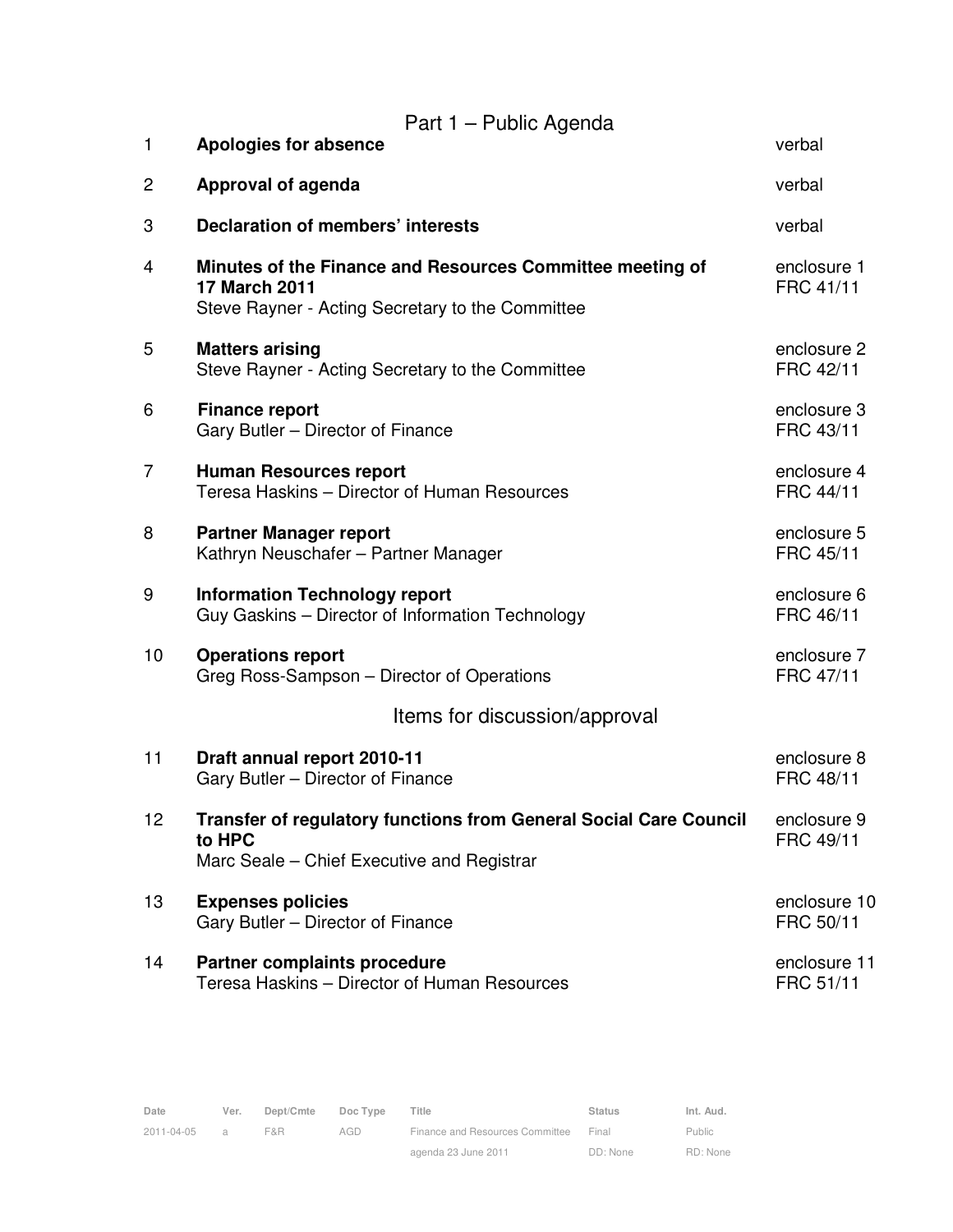## Items to note

| 15 | <b>Council for Healthcare Regulatory Excellence statutory levy</b><br>Marc Seale – Chief Executive and Registrar                                                                                                                                                                                               | enclosure 12<br>FRC 52/11 |
|----|----------------------------------------------------------------------------------------------------------------------------------------------------------------------------------------------------------------------------------------------------------------------------------------------------------------|---------------------------|
| 16 | Project assessment - equality and diversity impact assessment<br>Greg Ross-Sampson - Director of Operations                                                                                                                                                                                                    | enclosure 13<br>FRC 53/11 |
| 17 | <b>Equality and Diversity annual statistics - Employees and partners</b><br>Teresa Haskins - Director of Human Resources                                                                                                                                                                                       | enclosure 14<br>FRC 54/11 |
| 18 | Internal audit report - financial systems<br>Gary Butler - Director of Finance                                                                                                                                                                                                                                 | enclosure 15<br>FRC 55/11 |
| 19 | Annual report on changes to Human Resources policies<br>Teresa Haskins - Director of Human Resources                                                                                                                                                                                                           | enclosure 16<br>FRC 56/11 |
| 20 | Exit interview report 2010-11<br>Teresa Haskins - Director of Human Resources                                                                                                                                                                                                                                  | enclosure 17<br>FRC 57/11 |
| 21 | Annual review of actions taken in 2010-11: Public meetings<br>Steve Rayner - Acting Secretary to the Committee                                                                                                                                                                                                 | enclosure 18<br>FRC 58/11 |
| 22 | Any other business<br>Previously notified and agreed by the Chair                                                                                                                                                                                                                                              |                           |
| 23 | Date & time of next meeting:<br>10.30 am Wednesday 7 September 2011                                                                                                                                                                                                                                            |                           |
|    | Subsequent meetings at 10.30 am:<br>Thursday 24 November 2011<br>Thursday 26 January 2012<br>Thursday 1 March 2012 (Remuneration Committee only)<br>Thursday 15 March 2012<br>Thursday 26 April 2012<br>Tuesday 19 June 2012<br>Thursday 19 July 2012<br>Tuesday 11 September 2012<br>Tuesday 20 November 2012 |                           |